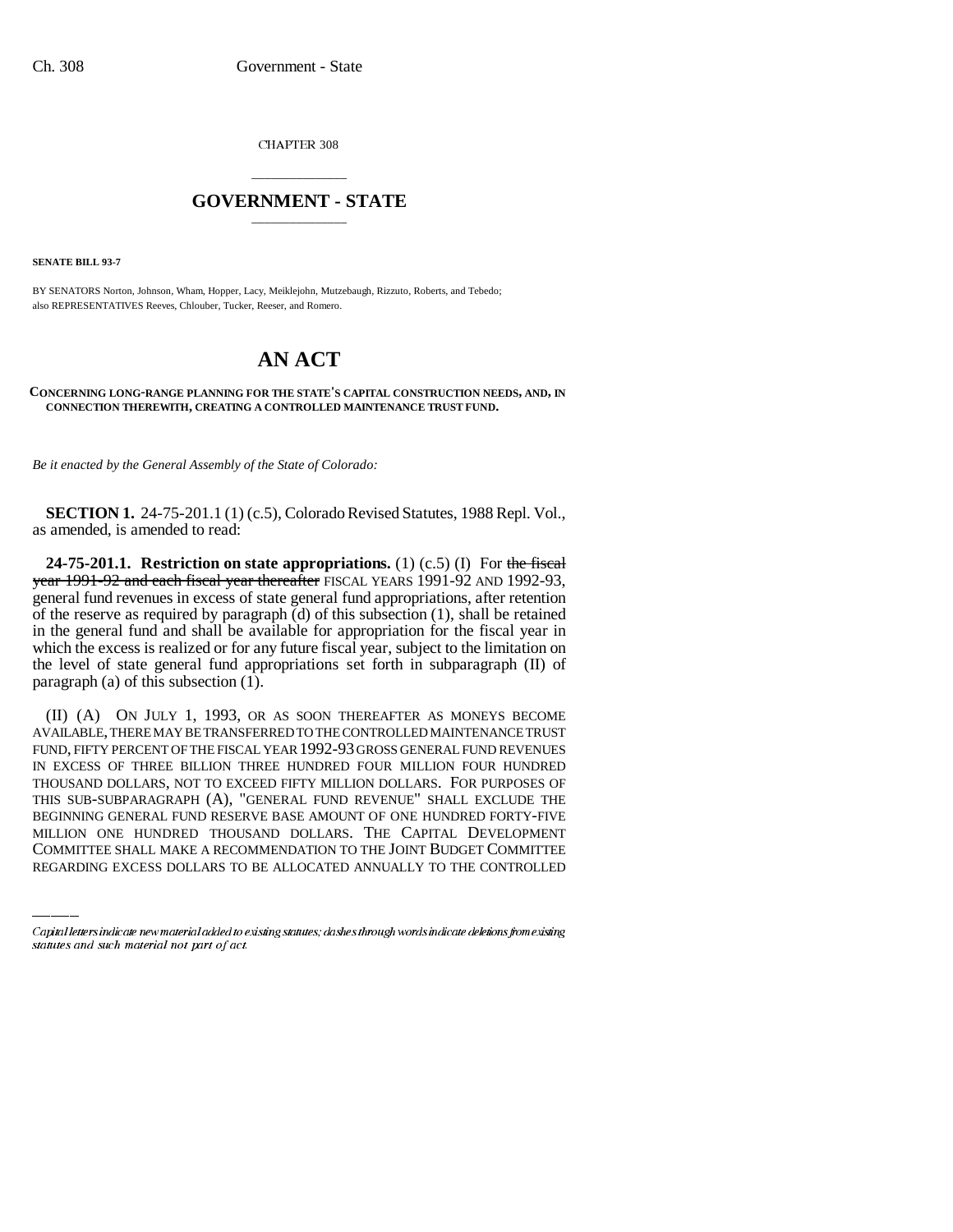#### MAINTENANCE TRUST FUND.

(B) IN JANUARY, 1995, AND IN JANUARY OF EACH FISCAL YEAR THEREAFTER, THERE MAY BE TRANSFERRED TO THE CONTROLLED MAINTENANCE TRUST FUND, FIFTY PERCENT OF THE GENERAL FUND REVENUES FOR THE PRIOR FISCAL YEAR IN EXCESS OF GENERAL FUND APPROPRIATIONS, NOT TO EXCEED FIFTY MILLION DOLLARS, AND AFTER RETENTION OF THE RESERVE REQUIRED BY PARAGRAPH (d) OF THIS SUBSECTION (1).

(C) THE INTEREST EARNED ON THE TRUST FUND BALANCE MAY BE APPROPRIATED BY THE GENERAL ASSEMBLY PURSUANT TO THE PROVISIONS OF SECTION 24-75-302.5. ANY TRANSFER MADE PURSUANT TO THE PROVISIONS OF THIS SUBPARAGRAPH (II) SHALL NOT BE DEEMED TO BE AN APPROPRIATION SUBJECT TO THE LIMITATIONS OF THIS SECTION.

**SECTION 2.** 24-75-302 (2) (g) and (2) (h), Colorado Revised Statutes, 1988 Repl. Vol., as amended, are amended, and the said 24-75-302 (2) is further amended BY THE ADDITION OF THE FOLLOWING NEW PARAGRAPHS, to read:

**24-75-302. Capital construction fund - capital assessment fees - calculation.** (2) As of July 1, 1988, and July 1 of each year thereafter through July 1, 1995, a sum as specified in this subsection (2) shall accrue to the capital construction fund. The state treasurer and the controller shall transfer such sum out of the general fund and into the capital construction fund as moneys become available in the general fund during the fiscal year beginning on said July 1. Transfers between funds pursuant to this subsection (2) shall not be deemed to be appropriations subject to the limitations of section 24-75-201.1. The amount which shall accrue pursuant to this subsection (2) shall be as follows:

- (g) On July 1, 1994, twenty-five million dollars FIFTY MILLION DOLLARS;
- (h) On July 1, 1995, twenty-five million dollars FIFTY MILLION DOLLARS;
- (i) ON JULY 1, 1996, FIFTY MILLION DOLLARS;
- (j) ON JULY 1, 1997, FIFTY MILLION DOLLARS; AND
- (k) ON JULY 1, 1998, FIFTY MILLION DOLLARS.

**SECTION 3.** 24-75-302, Colorado Revised Statutes, 1988 Repl. Vol., as amended, is amended BY THE ADDITION OF A NEW SUBSECTION to read:

**24-75-302. Capital construction fund - capital assessment fees - calculation.** (4) NOTWITHSTANDING ANY PROVISION OF SUBSECTION (2) OF THIS SECTION TO THE CONTRARY, ON JULY 1, 1994, AND JULY 1, 1995, THE STATE TREASURER AND THE CONTROLLER SHALL TRANSFER TWENTY-FIVE MILLION DOLLARS OF THE SUMS SPECIFIED IN PARAGRAPHS  $(g)$  AND  $(h)$  OF SUBSECTION  $(2)$  OF THIS SECTION INTO THE CAPITAL CONSTRUCTION FUND FROM GENERAL FUND RESERVES.

**SECTION 4.** Part 3 of article 75 of title 24, Colorado Revised Statutes, 1988 Repl. Vol., as amended, is amended BY THE ADDITION OF A NEW SECTION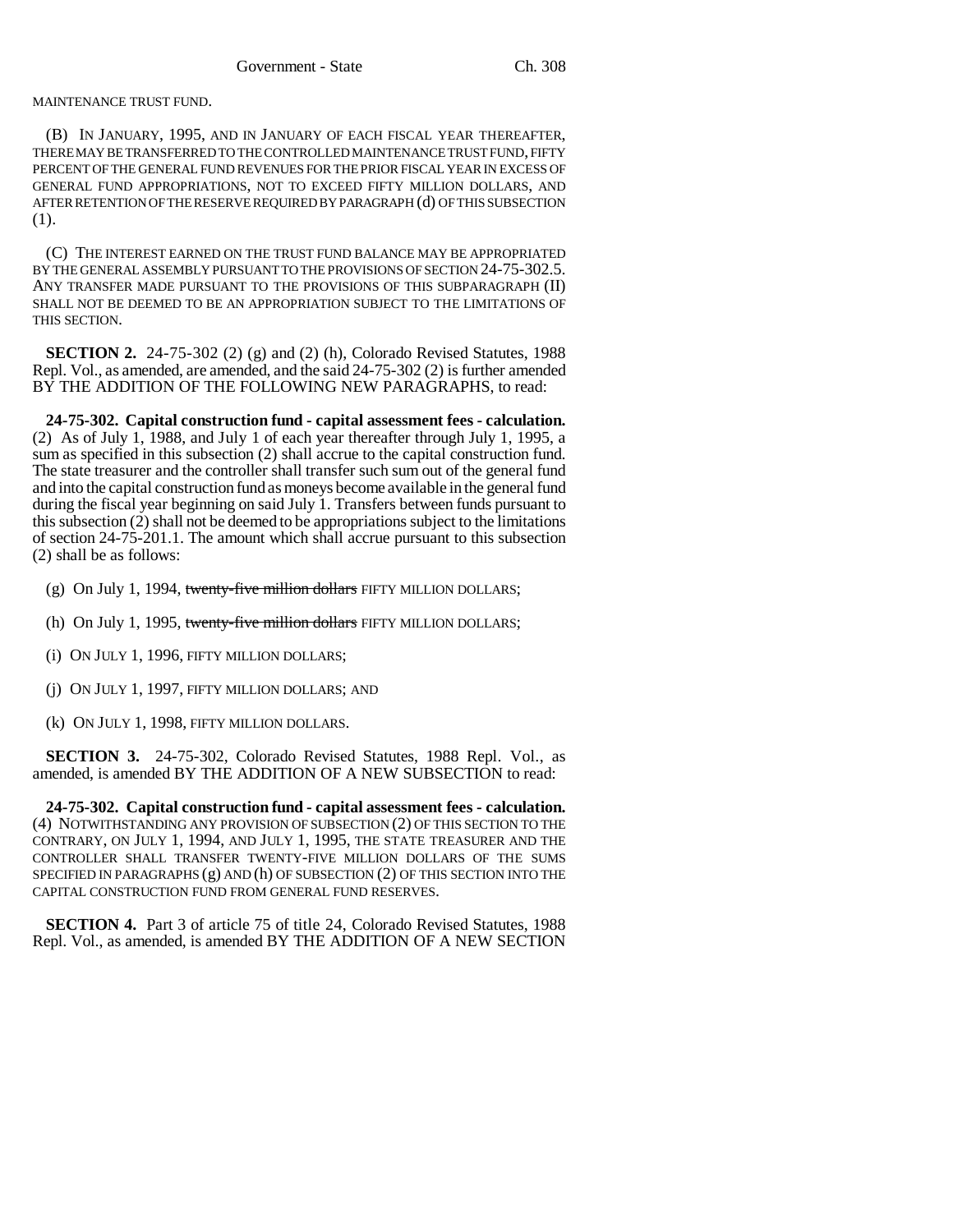### to read:

**24-75-302.5. Controlled maintenance - trust fund.** (1) IN LIGHT OF THE FLUCTUATING AMOUNTS OF STATE REVENUES WHICH HAVE BEEN AVAILABLE FOR CONTROLLED MAINTENANCE PURPOSES IN THE PAST, THE GENERAL ASSEMBLY HEREBY FINDS AND DECLARES THAT A STABLE, PREDICTABLE, AND CONSISTENT SOURCE OF REVENUES FOR CONTROLLED MAINTENANCE PROJECTS WILL BETTER ALLOW THE STATE TO FUND SUCH PROJECTS ON A TIMELY BASIS AND AVOID HIGHER REPLACEMENT COSTS. IN ORDER TO PROVIDE A CONSISTENT SOURCE OF REVENUES, THE GENERAL ASSEMBLY HEREBY FURTHER FINDS AND DECLARES THAT IT IS APPROPRIATE TO CREATE A TRUST FUND WHICH WILL GENERATE AN ANNUAL AMOUNT OF INTEREST WHICH WILL BE DEDICATED TO CONTROLLED MAINTENANCE.

(2) (a) THERE IS HEREBY CREATED THE CONTROLLED MAINTENANCE TRUST FUND, TO WHICH SHALL BE ALLOCATED GENERAL FUND REVENUES IN EXCESS OF STATE GENERAL FUND APPROPRIATIONS AS PROVIDED IN SECTION  $24-75-201.1$  (1) (c.5) (II). NO APPROPRIATIONS FROM THE TRUST FUND MAY BE MADE UNTIL THE BALANCE OF THE TRUST FUND IS THREE HUNDRED MILLION DOLLARS. IN DETERMINING THE APPROPRIATE BALANCE OF THE TRUST FUND, THE GENERAL ASSEMBLY HAS CALCULATED THE TOTAL NUMBER OF SQUARE FEET OF STATE-OWNED FACILITIES AND COMPUTED AN ANNUAL COST TO MAINTAIN SUCH FACILITIES, BASED ON ANALYSES CONDUCTED BY THE PRIVATE SECTOR.

(b) BEGINNING SEPTEMBER 1, 1994, AND ON SEPTEMBER 1 OF EACH YEAR THEREAFTER, THE STATE TREASURER SHALL CERTIFY TO THE GENERAL ASSEMBLY THE AMOUNT OF INTEREST ACTUALLY EARNED ON THE MONEYS IN THE TRUST FUND DURING THE PREVIOUS FISCAL YEAR AND SHALL ALSO PROVIDE AN ESTIMATE OF THE INTEREST EXPECTED TO BE EARNED ON SUCH MONEYS DURING THE CURRENT FISCAL YEAR.

(c) AFTER SUCH TIME AS THE STATE TREASURER CERTIFIES THAT THE ASSETS IN THE TRUST FUND HAVE REACHED THREE HUNDRED MILLION DOLLARS, THE INTEREST EARNED ON THE TRUST FUND BALANCE MAY BE APPROPRIATED FOR CONTROLLED MAINTENANCE, AS DEFINED IN SECTION 24-30-1301 (2), AS FOLLOWS: UP TO FIFTY PERCENT OF THE AMOUNT OF INTEREST EXPECTED TO BE EARNED ON THE TRUST FUND BALANCE DURING THE CURRENT FISCAL YEAR AS ESTIMATED BY THE STATE TREASURER AND THE AMOUNT OF INTEREST ACTUALLY EARNED ON THE TRUST FUND BALANCE DURING THE PREVIOUS FISCAL YEAR AS CERTIFIED BY THE STATE TREASURER, NOT TO EXCEED A MAXIMUM OF THIRTY-FIVE MILLION DOLLARS IN ANY FISCAL YEAR.

(d) IN NO CIRCUMSTANCE SHALL ANY PRINCIPAL AMOUNT OF THE TRUST FUND BE APPROPRIATED. ALL UNAPPROPRIATED BALANCES IN SAID TRUST FUND AT THE CLOSE OF ANY FISCAL YEAR SHALL REMAIN THEREIN AND SHALL NOT REVERT TO THE GENERAL FUND.

**SECTION 5. Effective date.** This act shall take effect July 1, 1993.